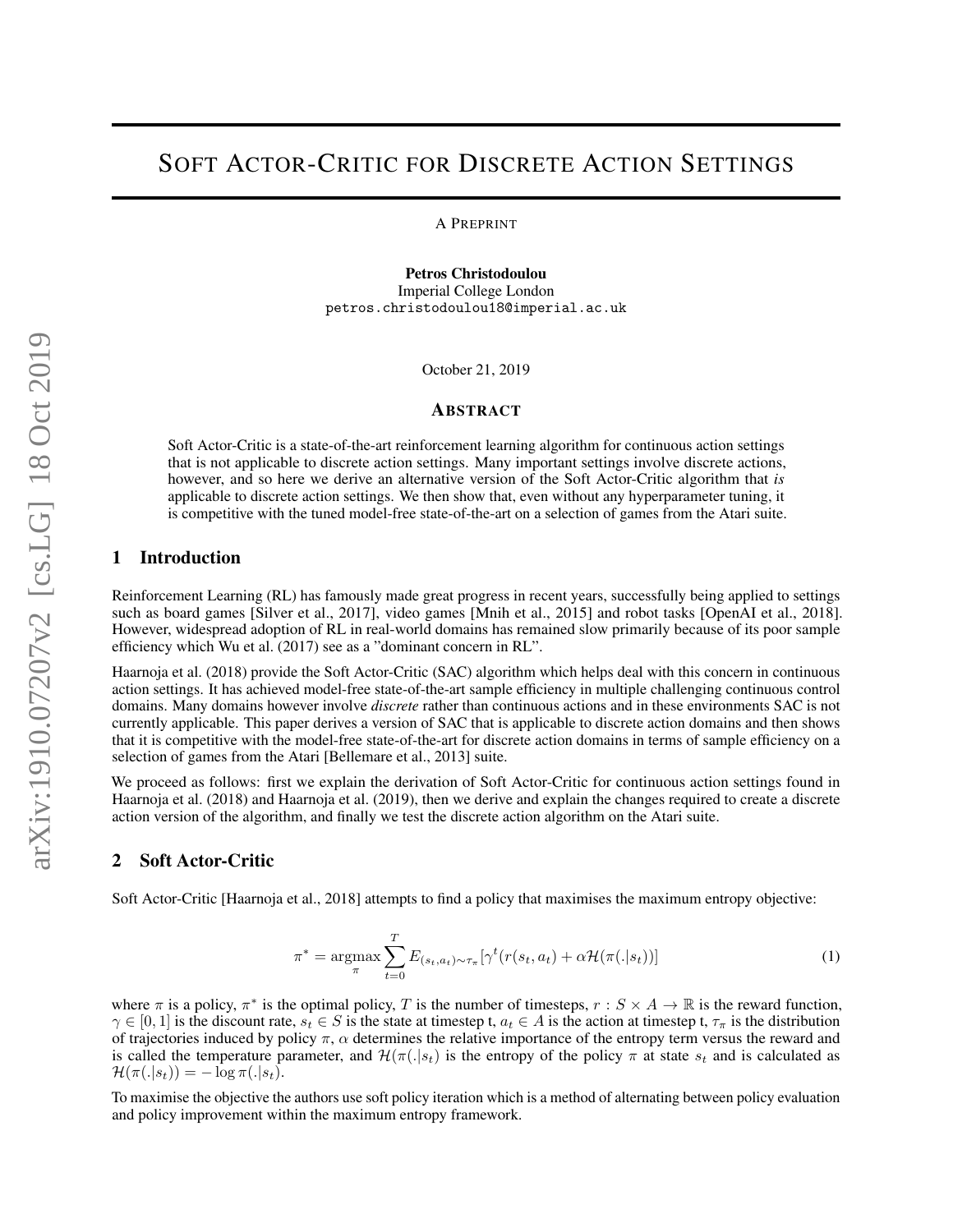The policy evaluation step involves computing the value of policy  $\pi$ . To do this they first define the soft state value function as:

<span id="page-1-0"></span>
$$
V(s_t) := E_{a_t \sim \pi} [Q(s_t, a_t) - \alpha \log(\pi(a_t|s_t))]
$$
\n
$$
(2)
$$

They then prove that in a tabular setting (i.e. when the state space is discrete) we can obtain the soft q-function by starting from a randomly initialised function  $Q : S \times A \to \mathbb{R}$  and repeatedly applying the modified Bellman backup operator  $T^{\pi}$  given by:

$$
T^{\pi}Q(s_t, a_t) \coloneqq r(s_t, a_t) + \gamma E_{s_{t+1} \sim p(s_t, a_t)}[V(s_{t+1})]
$$
\n(3)

where  $p : S \times A \rightarrow S$  gives the distribution over the next state given the current state and action.

In the continuous state (instead of tabular) setting they explain that we instead firstly parameterise the soft q-function  $Q_{\theta}(s_t, a_t)$  using a neural network with parameters  $\theta$ . Then we train the soft Q-function to minimise the soft Bellman residual:

<span id="page-1-2"></span>
$$
J_Q(\theta) = E_{(s_t, a_t) \sim D} \left[ \frac{1}{2} (Q_{\theta}(s_t, a_t) - (r(s_t, a_t) + \gamma E_{s_{t+1} \sim p(s_t, a_t)} [V_{\bar{\theta}}(s_{t+1})]) )^2 \right]
$$
(4)

where D is a replay buffer of past experiences and  $V_{\bar{\theta}}(s_{t+1})$  is estimated using a target network for Q and a monte-carlo estimate of [\(2\)](#page-1-0) after sampling experiences from the replay buffer .

The policy improvement step then involves updating the policy in a direction that maximises the rewards it will achieve. To do this they use the soft Q-function calculated in the policy evaluation step to guide changes to the policy. Specifically, they update the policy towards the exponential of the new soft Q-function. Because they also want the policy to be tractable however, they restrict the possible policies to a parameterised family of distributions (e.g. Gaussian). To account for this, after updating the policy towards the exponential of the soft Q-function they then project it back into the space of acceptable policies using the information projection defined in terms of Kullback-Leibler divergence. So overall the policy improvement step is given by:

<span id="page-1-1"></span>
$$
\pi_{\text{new}} = \underset{\pi \in \Pi}{\text{argmin}} D_{\text{KL}} \left( \pi(.|s_t) \parallel \frac{\exp(\frac{1}{\alpha} Q^{\pi_{old}}(s_t, .))}{Z^{\pi_{old}}(s_t)} \right) \tag{5}
$$

They note that partition function  $Z^{\pi_{old}}(s_t)$  is intractable but does not contribute to the gradient with respect to the new policy and so it can be ignored.

In the continuous state setting they parameterise the policy  $\pi_{\phi}(a_t|s_t)$  using a neural network with parameters  $\phi$  that outputs a mean and covariance that is then used to define a Gaussian policy. The policy parameters are then learned by minimizing the expected KL-divergence [\(5\)](#page-1-1) after multiplying by the temperature parameter  $\alpha$  and ignoring the partition function  $Z^{\pi_{old}}(s_t)$  as it does not impact the gradient:

<span id="page-1-3"></span>
$$
J_{\pi}(\phi) = E_{s_t \sim D} [E_{a_t \sim \pi_{\phi}} [\alpha \log(\pi_{\phi}(a_t|s_t)) - Q_{\theta}(s_t, a_t)]] \tag{6}
$$

This involves taking an expectation over the policy's output distribution which means errors cannot be backpropagated in the normal way. To deal with this they use the reparameterisation trick [Kingma and Welling, [2013\]](#page-4-7) - instead of using the output of the policy network to form a stochastic action distribution directly, they combine its output with an input noise vector sampled from a spherical Gaussian. For example, in the one-dimensional case our network outputs a mean m and standard deviation s. We could randomly sample our action directly  $a \sim N(m, s)$  but then we could not backpropagate the errors through this operation. So instead we do  $a = m + s\epsilon$  where  $\epsilon \sim N(0, 1)$  which allows us to backpropagate as normal. To signify that they are reparameterising the policy in this way they write:

$$
a_t = f_{\phi}(\epsilon_t; s_t) \tag{7}
$$

where  $\epsilon_t \sim N(0, I)$ . The new policy objective then becomes:

<span id="page-1-4"></span>
$$
J_{\pi}(\phi) = E_{s_t \sim D, \epsilon_t \sim N} [\alpha \log(\pi_{\phi}(f_{\phi}(\epsilon_t; s_t) | s_t)) - Q_{\theta}(s_t, f_{\phi}(\epsilon_t; s_t))]
$$
(8)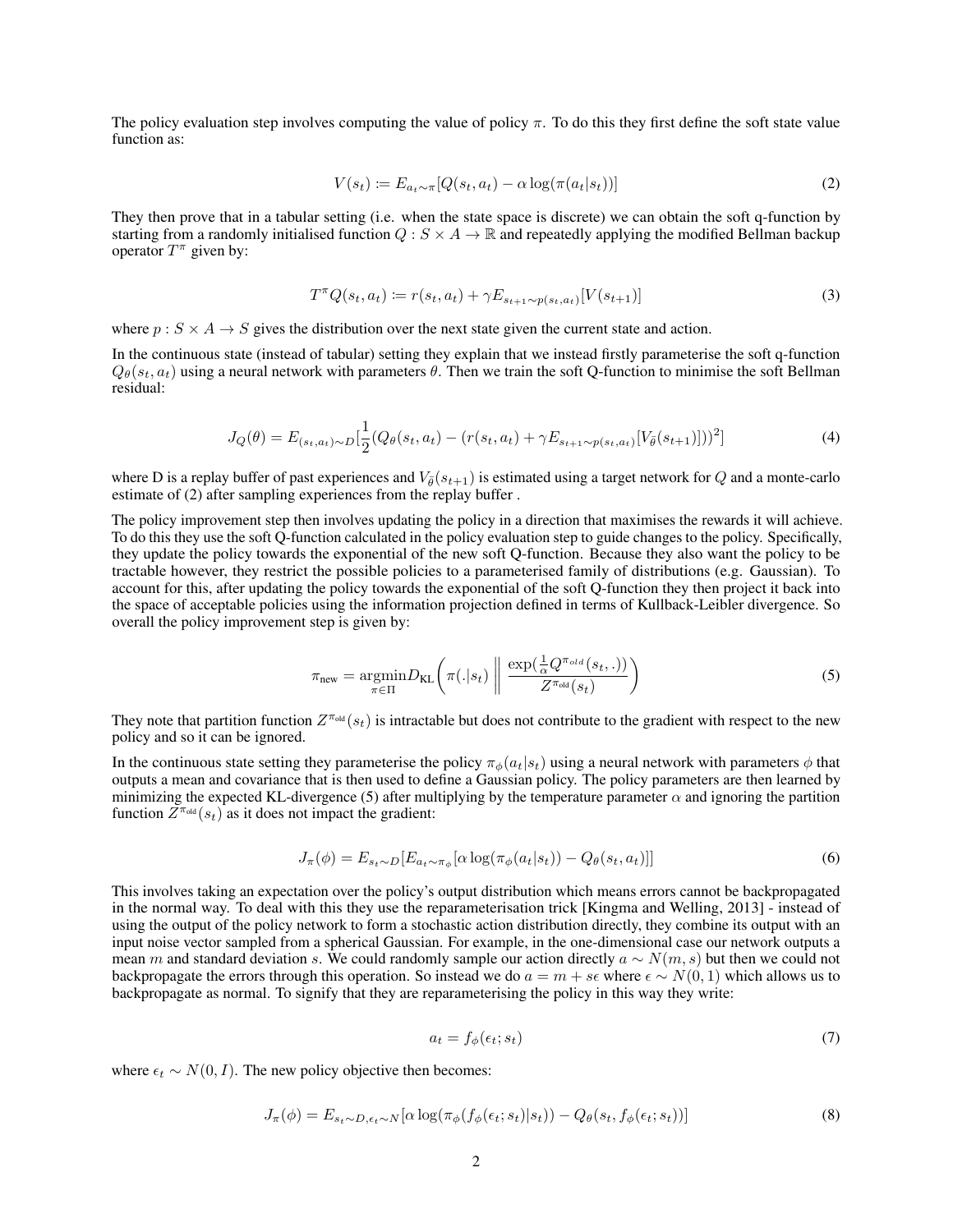where  $\pi_{\phi}$  is now defined implicitly in terms of  $f_{\phi}$ . They then go on to prove that in the tabular setting, alternating between policy evaluation and policy improvement as above will converge to the optimal policy.

Haarnoja et al. [\(2019\)](#page-4-6) also provide an optional way of learning the temperature parameter so that we do not need to set it as a hyperparameter. They provide a long derivation for the temperature objective value, however because the details are not strictly relevant for our derivation of the discrete action version of SAC we do not repeat it here. The final objective they get to for the temperature parameter is however relevant and given by:

<span id="page-2-0"></span>
$$
J(\alpha) = E_{a_t \sim \pi_t}[-\alpha(\log \pi_t(a_t|s_t) + \bar{H})]
$$
\n(9)

where  $H$  is a constant vector equal to the hyperparameter representing the target entropy. They are unable to minimise this expression directly because of the expectation operator and so instead they minimise a monte-carlo estimate of it after sampling experiences from the replay buffer.

Lastly, in practice the authors maintain two separately trained soft Q-networks and then use the minimum of their two outputs to be the soft Q-network output in the above objectives. They do this because Fujimoto, Hoof, and Meger [\(2018\)](#page-4-8) showed that it helps combat state-value overestimation.

### 3 Soft Actor-Critic for Discrete Action Settings (SAC-Discrete)

We now derive a discrete action version of the above SAC algorithm. The first thing to note is that all the critical steps involved in deriving the objectives above hold whether the actions are continuous or discrete. All that changes is that  $\pi_{\phi}(a_t|s_t)$  now outputs a probability instead of a density. Therefore the three objective functions  $J_Q(\theta)$  [\(4\)](#page-1-2),  $J_{\pi}(\phi)$  [\(6\)](#page-1-3) and  $J(\alpha)$  [\(9\)](#page-2-0) still hold. We must however make five important changes to the process of optimising these objective functions:

i) It is now more efficient to have the soft Q-function output the Q-value of each possible action rather than simply the action provided as an input, i.e. our Q function moves from  $Q : S \times A \to \mathbb{R}$  to  $\overline{Q} : S \to \mathbb{R}^{|A|}$ . This was not possible before when there were infinitely many possible actions we could take.

ii) There is now no need for our policy to output the mean and covariance of our action distribution, instead it can directly output our action distribution. The policy therefore changes from  $\pi : S \to \mathbb{R}^{2|A|}$  to  $\pi : S \to [0,1]|A|$  where now we are applying a softmax function in the final layer of the policy to ensure it outputs a valid probability distribution.

iii) Before, in order to minimise the soft Q-function cost  $J_Q(\theta)$  [\(4\)](#page-1-2) we had to plug in our sampled actions from the replay buffer to form a monte-carlo estimate of the soft state-value function [\(2\)](#page-1-0). This was because estimating the soft state-value function in [\(2\)](#page-1-0) involved taking an expectation over the action distribution. However, now, because our action set is discrete we can fully recover the action distribution and so there is no need to form a monte-carlo estimate and instead we can calculate the expectation directly. This change should reduce the variance involved in our estimate of the objective  $J_Q(\theta)$  [\(4\)](#page-1-2). This means that we change our soft state-value calculation equation from [\(2\)](#page-1-0) to:

$$
V(s_t) := \pi(s_t)^T [Q(s_t) - \alpha \log(\pi(s_t))]
$$
\n(10)

iv) Similarly, we can make the same change to our calculation of the temperature loss to also reduce the variance of that estimate. The temperature objective changes from [\(9\)](#page-2-0) to:

$$
J(\alpha) = \pi_t(s_t)^T [-\alpha(\log(\pi_t(s_t)) + \bar{H})]
$$
\n(11)

v) Before, to minimise  $J_{\pi}(\phi)$  [\(6\)](#page-1-3) we had to use the reparameterisation trick to allow gradients to pass through the expectations operator. However, now our policy outputs the exact action distribution we are able to calculcate the expectation directly. Therefore there is no need for the reparameterisation trick and the new objective for the policy changes from [\(8\)](#page-1-4) to:

$$
J_{\pi}(\phi) = E_{s_t \sim D}[\pi_t(s_t)^T [\alpha \log(\pi_{\phi}(s_t)) - Q_{\theta}(s_t)]] \tag{12}
$$

Combining all these changes, our algorithm for SAC with discrete actions (SAC-Discrete) is given by Algorithm [1.](#page-3-0)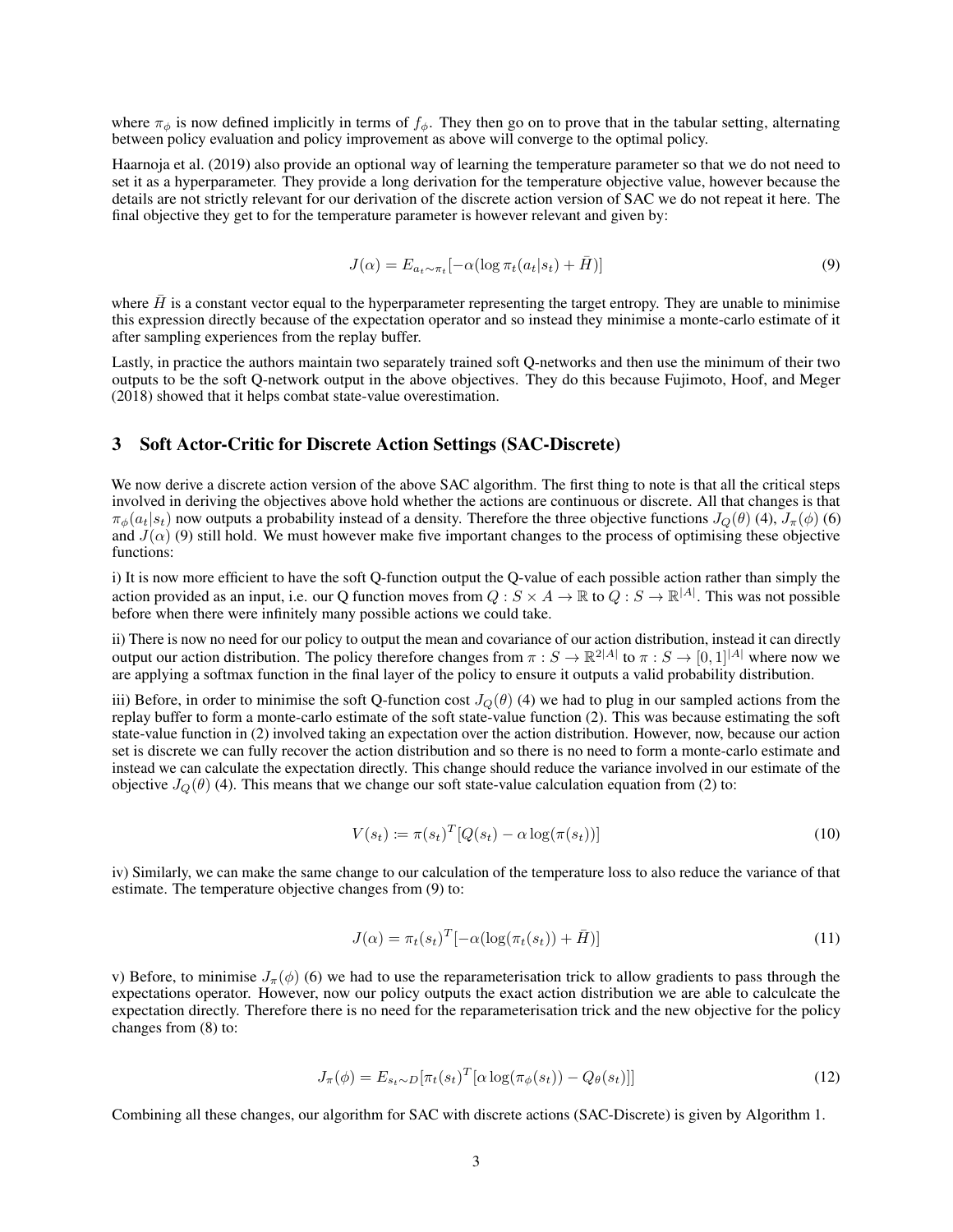<span id="page-3-0"></span>Algorithm 1 Soft Actor-Critic with Discrete Actions (SAC-Discrete)

Initialise  $Q_{\theta_1}: S \to \mathbb{R}^{|A|}$ ,  $Q_{\theta_2}: S \to \mathbb{R}^{|A|}$ ,  $\pi_{\phi}: S \to [0, 1]^{|A|}$   $\qquad \qquad \triangleright$  Initialise local networks Initialise  $\bar{Q}_{\theta_1}: S \to \mathbb{R}^{|A|}, \bar{Q}_{\theta_2}: S \to \mathbb{R}^{|A|}$   $\triangleright$  Initialise target networks  $\bar{\theta}_1 \leftarrow \theta_1, \bar{\theta}_2 \leftarrow \theta_2$ <br>  $\mathcal{D} \leftarrow \emptyset$  $\triangleright$  Finitialise target networks<br> $\triangleright$  Equalise target and local network weights ▷ Initialize an empty replay buffer for each iteration do for each environment step do  $a_t \sim \pi_{\phi}(a_t|s_t)$  . Sample action from the policy  $s_{t+1} \sim p(s_{t+1}|s_t, a_t)$  . Sample transition from the environment  $\mathcal{D} \leftarrow \mathcal{D} \cup \{ (s_t, a_t, r(s_t, a_t), s_{t+1}) \}$  b Store the transition in the replay buffer for each gradient step do  $\theta_i \leftarrow \theta_i - \lambda_Q \hat{\nabla}_{\theta_i} J(\theta_i)$  for  $i \in \{1, 2\}$  $\triangleright$  Update the O-function parameters  $\phi \leftarrow \phi - \lambda_{\pi} \hat{\nabla}_{\phi} J_{\pi}(\phi)$  $\triangleright$  Update policy weights  $\alpha \leftarrow \alpha - \lambda \hat{\nabla}_{\alpha} J(\alpha)$   $\rightarrow$  Update temperature  $\bar Q_i \leftarrow \tau Q_i + \H(1-\tau) \bar Q_i$ ⊵ Update target network weights **Output**  $\theta_1, \theta_2, \phi$  .  $\phi$  .  $\theta_2$ 

#### SAC-Discrete vs. Rainbow Relative Performance

<span id="page-3-1"></span>

Figure 1: Comparing SAC-Discrete to Rainbow for 20 Atari games. The graph shows the average relative performance of SAC-Discrete over Rainbow over 5 random seeds where evaluation scores are calculated at the end of 100,000 steps of training. Note that no hyperparameter tuning was done to support the SAC scores compared to the Rainbow scores which benefited from substantial hyperparameter tuning

## 4 Results

To test the effectiveness of SAC-Discrete we run it for 100,000 steps on 20 Atari games for 5 random seeds each and compare its results with Rainbow which is a state-of-the-art model-free algorithm in terms of sample efficiency. The games vary significantly and were chosen a piori and so we believe the results on these 20 games are a good estimate for relative performance on the whole Atari suite of 49 games. We chose to run the algorithm for 100,000 steps because we are most interested in sample efficiency and Kaiser et al. [\(2019\)](#page-4-9) demonstrated that Rainbow can make significant progress on Atari games within 100,000 steps.

For SAC-Discrete actions we did no hyperparameter tuning and instead used a mixture of the hyperparameters found in Haarnoja et al. [\(2019\)](#page-4-6) and Kaiser et al. [\(2019\)](#page-4-9). The hyperparameters can be found in Appendix [B.](#page-6-0) The Rainbow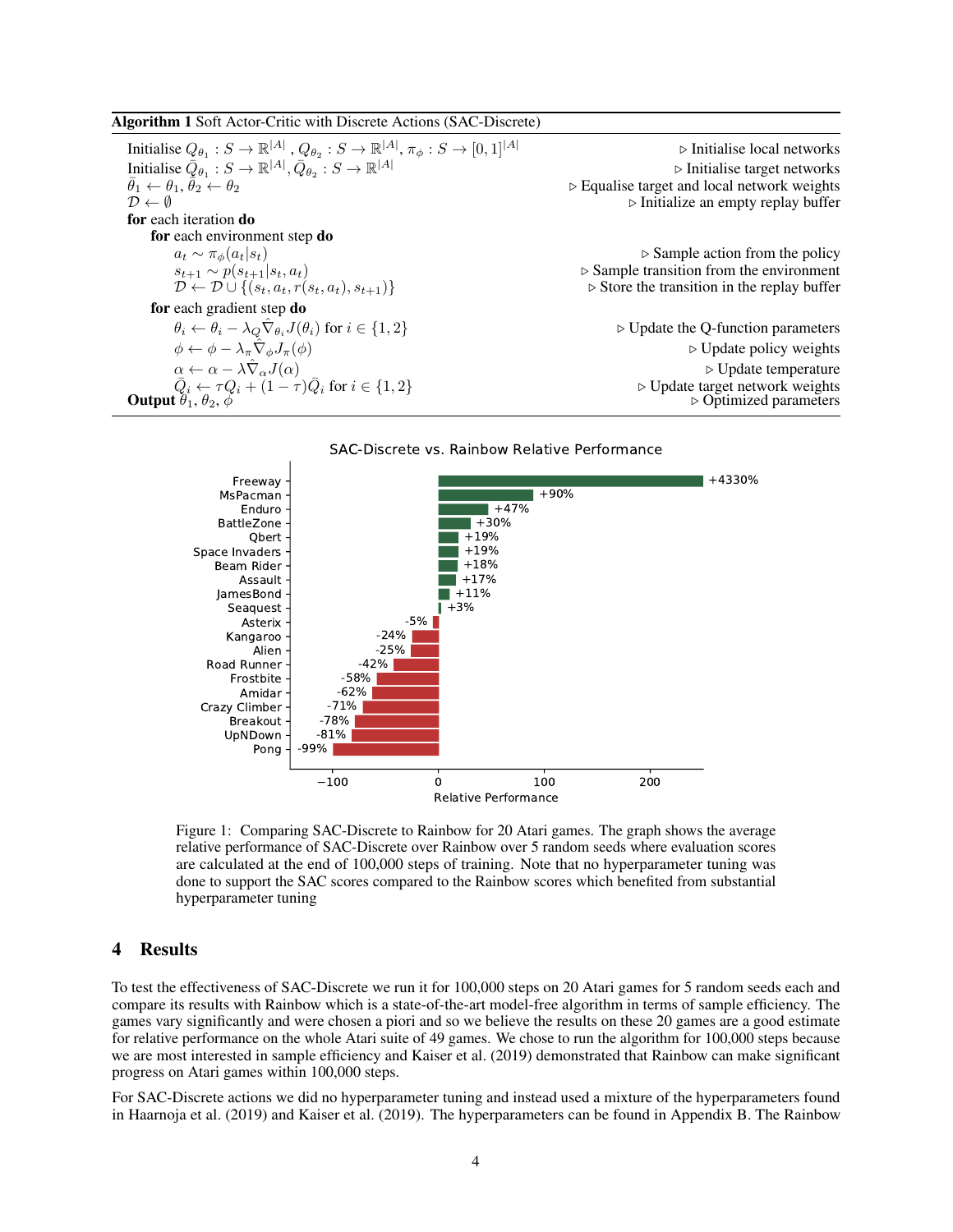results we compare to come from Kaiser et al. [\(2019\)](#page-4-9) and as they explain were the result of a significant amount of hyperparameter tuning.<sup>[1](#page-4-10)</sup> Therefore we are comparing the tuned Rainbow algorithm to our untuned SAC algorithm and so it is highly likely the relative performance of SAC could be improved if we spent time tuning its hyperparameters.

We find that SAC-Discrete achieves a better score than Rainbow in 10 out of 20 games with a median performance of -1%, maximum performance of +4330% and minimum of -99% - Figure [1](#page-3-1) summarises the results and Appendix [A](#page-5-0) provides them in a table. Overall, we therefore consider the SAC-Discrete algorithm as roughly competitive with the model-free state-of-the-art on the Atari suite in terms of sample efficiency.

## 5 Conclusion

The original Soft Actor-Critic algorithm achieved state-of-the-art results on numerous continuous action settings but was not applicable to discrete action settings. To correct this we have derived a version of the algorithm called SAC-Discrete that is applicable to discrete action settings and have shown that it performs competitively with the model-free state-of-the-art on the Atari suite even without any hyperparameter tuning. We provide a Python implementation of the algorithm at the project's GitHub repository.[2](#page-4-11)

#### References

- <span id="page-4-5"></span>Bellemare, M., Y. Naddaf, J. Veness, and M. Bowling (2013). "The Arcade Learning Environment: An Evaluation Platform for General Agents". In: *Journal of Artificial Intelligence*.
- <span id="page-4-12"></span>Castro, P., S. Moitra, C. Gelanda, S. Kumar, and M. Bellemare (2018). "Dopamine: A Research Framework for Deep Reinforcement Learning". In: *arXiv preprint*.
- <span id="page-4-8"></span>Fujimoto, S., H. van Hoof, and D. Meger (2018). "Addressing Function Approximation Error in Actor-Critic Methods". In: *arXiv preprint*.
- <span id="page-4-4"></span>Haarnoja, T., A. Zhou, P. Abbeel, and S. Levine (2018). "Soft Actor-Critic: Off-Policy Maximum Entropy Deep Reinforcement Learning with a Stochastic Actor". In: *International Conference on Learning Representations*.
- <span id="page-4-6"></span>Haarnoja, T., A. Zhou, K. Hartikainen, G. Tucker, J. Tan S. Ha, V. Kumar, H. Zhu, A. Gupta, P. Abbeel, and S. Levine (2019). "Soft Actor-Critic Algorithms and Applications". In: *arXiv preprint*.
- <span id="page-4-9"></span>Kaiser, L., M. Babaeizadech, P. Milos, B. Osinski, R. Campbell, K. Czechowski, D. Erhan, C. Finn, P. Kozakowski, S. Levine, A. Mohiuddin, R. Sepassi, G. Tucker, and H. Michalewski (2019). "Model Based Reinforcement Learning for Atari". In: *arXiv preprint*.
- <span id="page-4-7"></span>Kingma, D. and M. Welling (2013). "Auto-Encoding Variational Bayes". In: *International Conference on Learning Representations*.
- <span id="page-4-1"></span>Mnih, V., K. Kavukcuoglu, D. Silver, A. Rusu, J. Veness, M. Bellemare, A. Graves, M. Riedmiller, A. Fidjeland, G. Ostrovski, S. Peterson, C. Beattie, A. Sadik, I. Antonoglou, H. King, D. Kumaran, D. Wierstra, S. Legg, and D. Hassabis (2015). "Human-Level Control Through Deep Reinforcement Learning". In: *Nature*.
- <span id="page-4-2"></span>OpenAI, Marcin Andrychowicz, Bowen Baker, Maciek Chociej, Rafal Józefowicz, Bob McGrew, Jakub W. Pachocki, Arthur Petron, Matthias Plappert, Glenn Powell, Alex Ray, Jonas Schneider, Szymon Sidor, Josh Tobin, Peter Welinder, Lilian Weng, and Wojciech Zaremba (2018). "Learning Dexterous In-Hand Manipulation". In: *ArXiv* abs/1808.00177.
- <span id="page-4-0"></span>Silver, D., J. Schrittwieser, K. Simonyan, I. Antonoglou, A. Huang, A. Guez, T. Hubert, L. Baker, M. Lai, A. Bolton, Y. Chen, T. Lillicrap, F. Hui, L. Sifre, G. Driessche, T. Graepel, and D. Hassabis (2017). "Mastering the Game of Go Without Human Knowledge". In: *Nature*.
- <span id="page-4-3"></span>Wu, Y., E. Mansimov, S. Liao, R. Grosse, and J. Ba (2017). "Scalable Trust-Region Method for Deep Reinforcement Learning Using Kronecker-Factored Approximation". In: *Advances in Neural Information Processing Systems*.

<span id="page-4-10"></span><sup>&</sup>lt;sup>1</sup>For two games (Enduro and SpaceInvaders) Kaiser et al. [\(2019\)](#page-4-9) provide no results for Rainbow and so for these two games only we ran the Rainbow algorithm ourselves. We used the Dopamine [Castro et al., [2018\]](#page-4-12) codebase to do this (as Kaiser et al. [\(2019\)](#page-4-9) also did) along with the same (tuned) hyperaprameters used in Kaiser et al. [\(2019\)](#page-4-9). We share the code used to do this in the colaboratory notebook: https://colab.research.google.com/drive/11prfRfM5qrMsfUXV6cGY868HtwDphxaF

<span id="page-4-11"></span><sup>&</sup>lt;sup>2</sup>https://github.com/p-christ/Deep-Reinforcement-Learning-Algorithms-with-PyTorch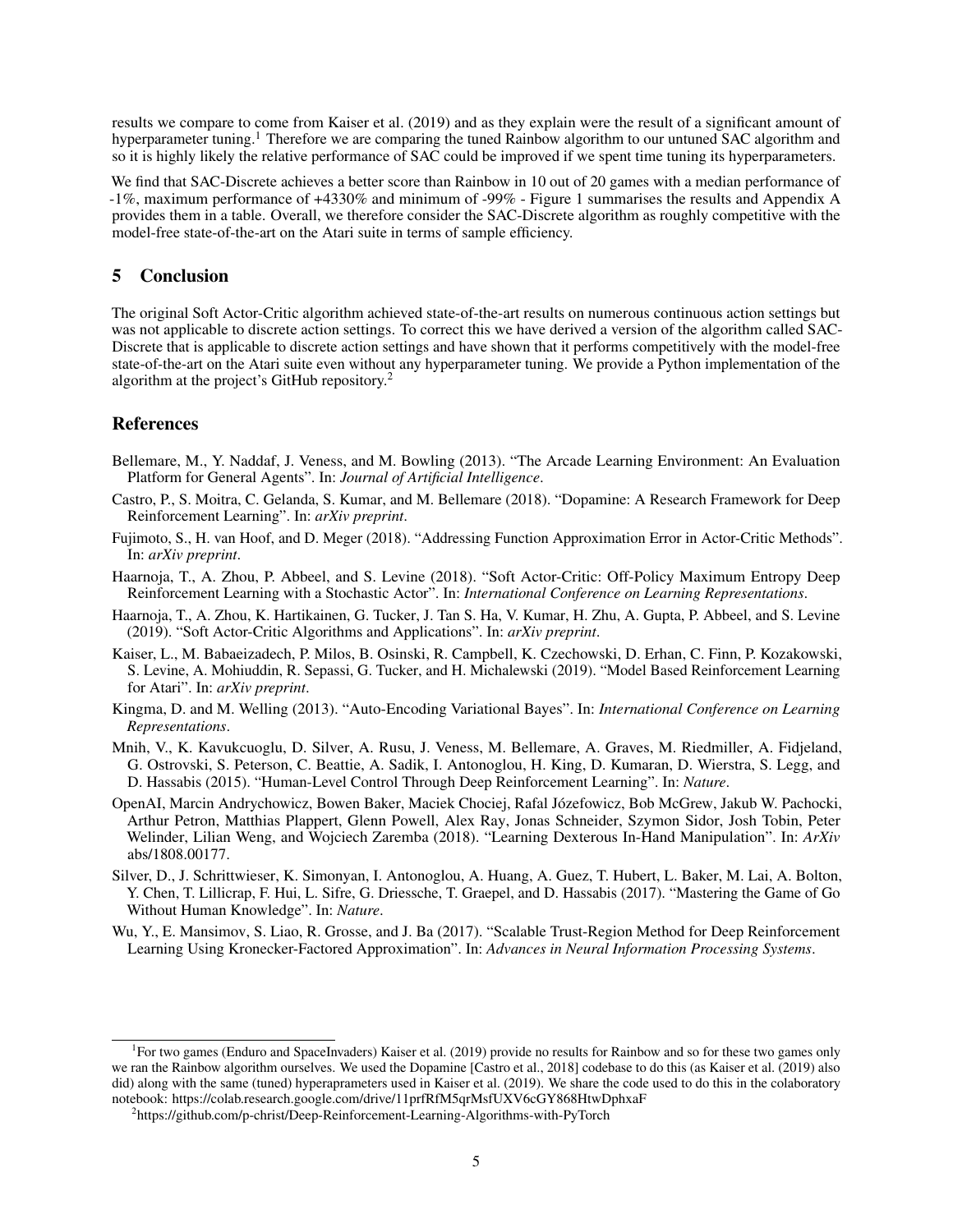# Appendix

## <span id="page-5-0"></span>A SAC and Rainbow Atari Results

Table 1: SAC and Rainbow results on 20 Atari games. The mean SAC result of 5 random seeds is shown with the standard deviation in brackets. As a benchmark we also provide a column indicating the score an agent would get if it acted purely randomly. The Rainbow results come from Kaiser et al., [2019.](#page-4-9)

| Game                 | Random            | <b>Rainbow</b>     | <b>SAC</b>         |
|----------------------|-------------------|--------------------|--------------------|
| Freeway              | 0.0               | 0.1                | 4.4<br>(9.9)       |
| MsPacman             | 235.2             | 364.3              | 690.9<br>(141.8)   |
| Enduro               | $\overline{0.0}$  | 0.53               | 0.8<br>(0.8)       |
| <b>BattleZone</b>    | 2895.0            | 3363.5             | 4386.7<br>(1163.0) |
| Qbert                | 166.1             | 235.6              | 280.5<br>(124.9)   |
| Space Invaders       | 148.0             | 135.1              | 160.8<br>(17.3)    |
| <b>Beam Rider</b>    | 372.1             | 365.6              | 432.1<br>(44.0)    |
| Assault              | 233.7             | 300.3              | 350.0<br>(40.0)    |
| <b>JamesBond</b>     | 29.2              | $\frac{61.7}{2}$   | 68.3<br>(26.2)     |
| Seaquest             | $\overline{61.1}$ | $\overline{206.3}$ | 211.6<br>(59.1)    |
| Asterix              | 248.8             | 285.7              | 272.0<br>(33.3)    |
| Kangaroo             | 42.0              | 38.7               | 29.3<br>(55.1)     |
| Alien                | 184.8             | 290.6              | 216.9<br>(43.0)    |
| <b>Road Runner</b>   | $\overline{0.0}$  | 524.1              | 305.3<br>(557.4)   |
| Frostbite            | 74.0              | 140.1              | 59.4<br>(16.3)     |
| Amidar               | $\overline{11.8}$ | 20.8               | 7.9<br>(5.1)       |
| <b>Crazy Climber</b> | 7339.5            | 12558.3            | 3668.7<br>(600.8)  |
| <b>Breakout</b>      | $\overline{0.9}$  | 3.3                | 0.7<br>(0.5)       |
| <b>UpNDown</b>       | 488.4             | 1346.3             | 250.7<br>(176.5)   |
| Pong                 | $-20.4$           | $-19.5$            | 20.98<br>(0.0)     |